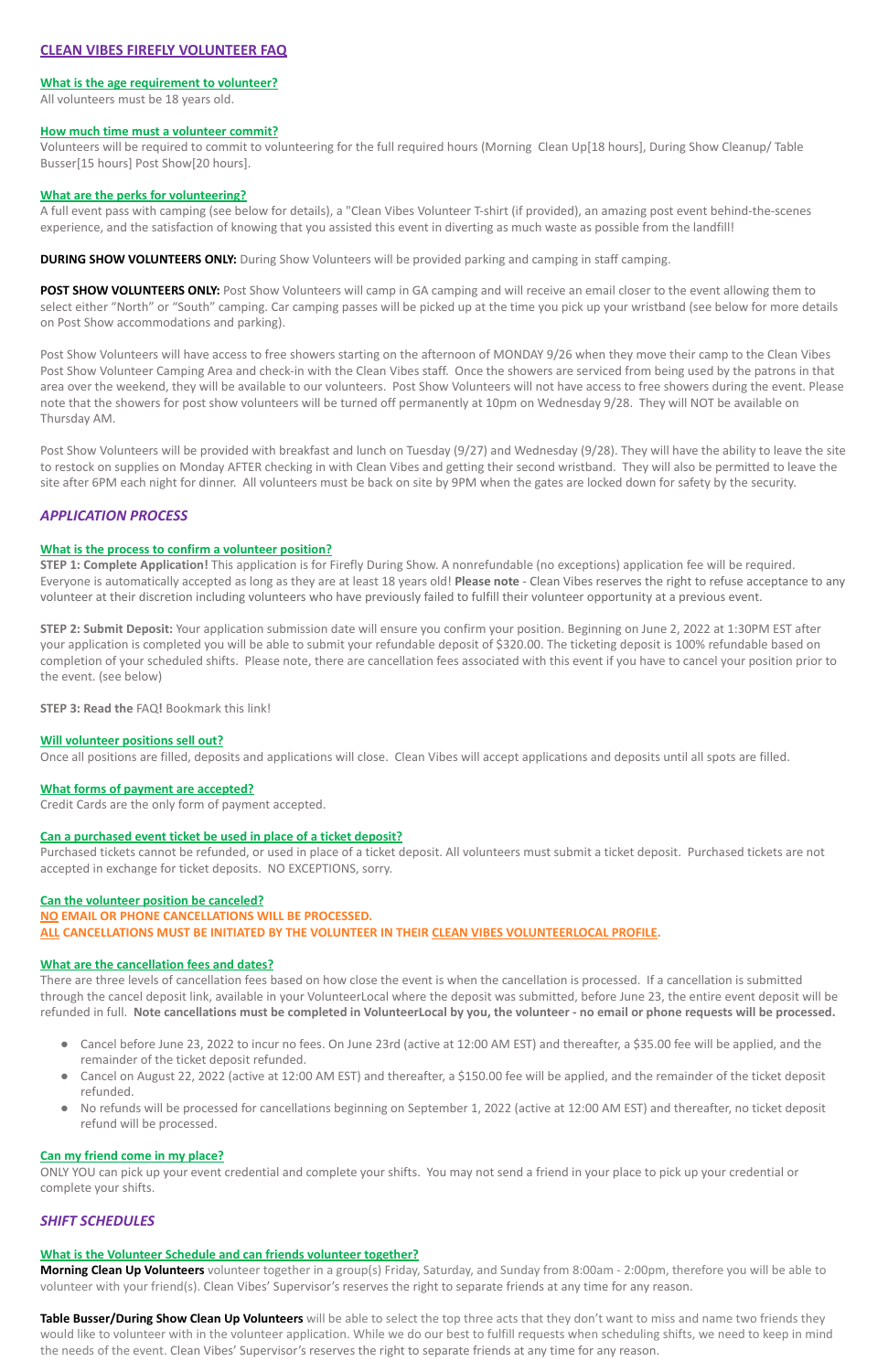# **Post Show Volunteers Schedule:**

- Monday (9/26) Time TBA Clean Vibes Volunteer Check-in *\*\*Volunteers should not leave site until checking in with Clean Vibes to obtain an additional wristband to be allowed back on-site for shifts!!\*\**
- Tuesday (9/27) 8AM-6PM Post Show Clean-up Shift 1
- Wednesday (9/28) 8AM-6PM Post Show Clean-up Shift 2
- Thursday (9/29) 12PM All Post Show Volunteer must be off site
- On Tuesday and Wednesday post event at Firefly, there will a lot of Post Show Volunteers and many Clean Vibes Crew volunteering together towards the same goal - to make the event site beautiful again! As you check-in on Monday, we will break you into teams and allow small groups of friends to be on the same team. Clean Vibes' Supervisor's reserves the right to separate friends at any time for any reason.

# **Can volunteers guarantee specific positions?**

We cannot guarantee specific positions or schedules. However, we make every effort to place volunteers in their "preferred position " of Morning Clean Up[18 hours], During Show Clean Up/ Table Busser[15 hours], Post Show Clean Up[20 hours])

# **When should I plan on signing in and arriving?**

Either Wednesday, 9/21/22 or Thursday, 9/22/22.

# **I am a Post Show Volunteer, but my ride is not. Can they hang out and wait for me to complete my shifts?**

ABSOLUTELY NOT. Event security is very serious about this. They will not permit ANYONE who is not volunteering or who is not officially registered as a Post Show Volunteer on site after the event. This is a safety issue and will be enforced.

# *AT THE EVENT*

# **What is the volunteer arrival and check in process?**

**• Arrive Ready to Volunteer and Represent the Event and Clean Vibes.** If a volunteer is believed to be intoxicated in any way, the volunteer will be unable to participate and will therefore forfeit their event ticket deposit. Be sure to sleep and hydrate prior to shifts. Remember volunteers are directly representing the event - be happy, patient, and ready to make a difference! Bring ANYTHING that may be needed during the shift, as volunteers are not allowed to return to their vehicle or tent while on shift. Do be aware that you will be required to carry anything you bring - we will not have a place to store bags or backpacks!

Closer to the event we will send a very detailed email about where, when, and how to get your wristband, and other volunteer related information; see above for arrival date/time.

# **Is accommodation and parking provided?**

- During Show Volunteer Accommodations: Volunteers will be provided parking and camping in staff camping. \*Volunteers must provide their own camping equipment, including a tent.
- Post Show Volunteer Accommodations: The first 50 vehicles with only ONE Post Show Volunteer will receive a free vehicle pass, after these slots are filled, there must be at least TWO Post Show Volunteers in your vehicle - limited quantity and all volunteers in the vehicle must have paid the refundable deposit of \$320.00 in order to qualify for vehicle pass. All volunteers will be allowed to camp onsite during their post event shifts - until the morning of Thursday, September 29th. \*Volunteers must provide their own camping equipment, including tents.

We ask you to leave all pincer tools, sticks, and litter pickers at home. Oftentimes you will not be permitted to bring these into the event and even if you are allowed to bring it in, you will not be permitted to use it during your volunteer shift. We find these items to be more cumbersome than they are worth. We appreciate your cooperation on this matter.

# **What is the Check In/Check Out Process?**

Volunteers are required to **CHECK-IN and CHECK-OUT** at the beginning and end of EACH shift with a Clean Vibes Supervisor.

# **What are the General Volunteer Responsibilities?**

• **Wear Closed-toe Shoes** such as tennis shoes or boots. 5-finger vibram shoes, keen type sandals and flippy floppy shoes are not accepted. If you arrive in these types of shoes you will not be checked in for your shift.

- **Check in and Check out.** It is absolutely and ultimately the responsibility of the volunteer to ensure they are properly credited for their shift.
- **• Arrive at least 15 minutes early to Clock In.**

**NOTE:** Volunteers who check in with a medical ailment, or who begin their shift in a depleted state from not taking care of their health over the weekend (IE - they are severely dehydrated at the start of their shift) will be let go and their deposit will be forfeited. All of you have the knowledge

that you will be volunteering in the sun during your shifts. Please be prepared. Drink water. Wear sunscreen. Get some sleep. Be ready!

#### **Is water or food provided while on shift?**

Water will be available (bring refillable water container), food will not, so be sure to eat before volunteering! No breaks for meals are provided during shifts (with the exception of Post Show, we will provide breakfast before shift, dinner after shift and a break for lunch, which will also be provided. Meals will be provided to Post Show Volunteers on volunteer days only).

#### **I have one of those long handled pincers that I think will be great for this, can I bring it?**

#### **Can we listen to music on portable speakers or through headphones while on shift?**

No, headphones or portable speakers may not be used at any time during your shift. This includes listening to music through your phone speakers.

#### **What should volunteers bring to each shift?**

Bring water/refillable water container, a snack, a hat – and be sure to put on sunscreen! A rain jacket is a great idea, as well as warm clothing for colder-area/night time shifts. Volunteers MUST wear tennis shoes or boots (or other CLOSED TOE SHOES) to every shift. Volunteers will not be able to return to their tent/car at any time during their shift. Please refer to the **[Firefly website](https://fireflyfestival.com/)** regarding their clear bag policy and what is prohibited and allowed into the event.

Attempting to check-in unprepared for your shift (IE - wearing flip-flops) will result in a "no show" shift!